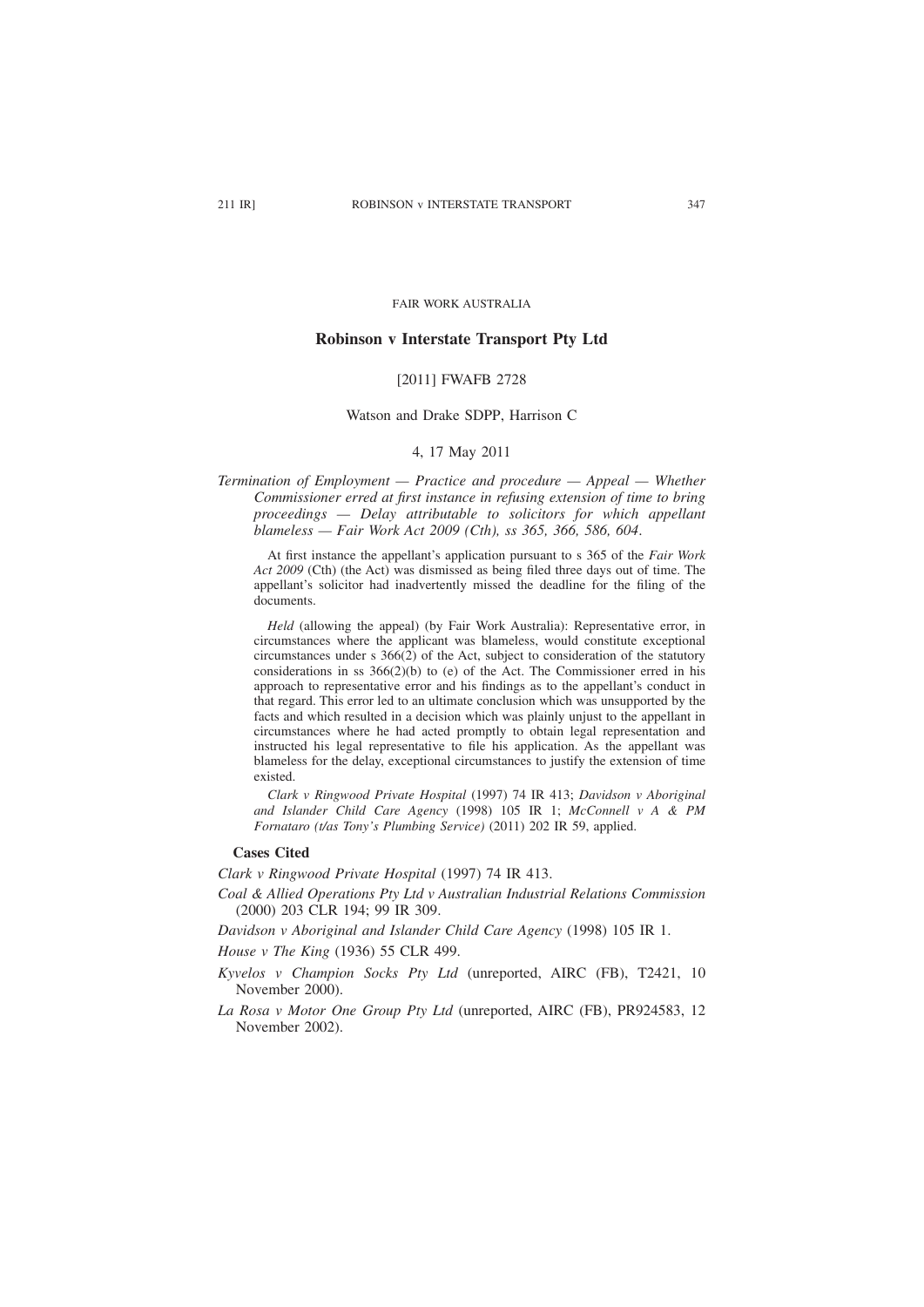### 348 FAIR WORK AUSTRALIA [(2011)

*McConnell v A & PM Fornataro (t/as Tony's Plumbing Service)* (2011) 202 IR 59.

*Robinson v Interstate Transport Pty Ltd* [2011] FWA 696. *Shields v Warringarri Aboriginal Corp* (2009) 202 IR 361. *Telstra-Network Technology Group v Kornicki* (1997) 140 IR 1. *Ware v Elders Insurance Ltd* (2003) 126 IR 352.

### **Application for permission to appeal and appeal**

*S Neaves*, for the appellant.

*JT Catlin*, for the respondent.

*Cur adv vult*

## **Fair Work Australia**

This is an appeal, pursuant to s 604 of the *Fair Work Act 2009* (Cth) (the Act), by Mr  $\overline{M}$  Robinson against a decision<sup>1</sup> of Commissioner Simpson on 2 March 2011.

In his decision, Commissioner Simpson dismissed an application by Mr Robinson under s 365 of the Act, which was lodged beyond the time period specified in s  $366(1)(a)$ . Having considered the matters within s  $366(2)$  of the Act, Commissioner Simpson declined to extend the period for lodgement of the application under s 366(1)(b) and dismissed the application.

## **Background**

- An application under s 365 of the Act was filed by Mr Robinson on 21 June 2010. The applicant was represented by Mr A Tayler of Workers First Australia Pty Ltd (Mr Robinson's original representative). The application named the first respondent to the application as Fred's Transport Pty Ltd, and the second respondent as Roads Corporation of Victoria trading as VicRoads.
- Mr Robinson was dismissed from the employment of the first respondent on 19 April 2010. 4
	- Section 366(1) of the Act provides that an application under s 365 must be made:
		- (a) within 60 days after the dismissal took effect; or
		- (b) within such further period as FWA allows under subsection (2). The application was made 63 days after the dismissal took effect.
	- On 13 July 2010, Commissioner Simpson received correspondence from Sofra Solicitors<sup>2</sup> acting on behalf of a group of companies trading as "Fred's Interstate Transport" advising that the first respondent named in the proceedings was a company based in Prairiewood, New South Wales, and that the entity was not part of their client's group of companies. The correspondence was copied to Mr Robinson's original representative.

On 22 July 2010, an application was received from Mr Robinson's original representative seeking leave to amend the application filed on 21 June 2010, pursuant to s 586 of the Act, by substituting the name of the previously first named respondent with Interstate Transport Pty Ltd ACN 124 185 575. Relying on the affidavit from Mr Robinson's original representative, Commissioner Simpson decided to grant the application.

1

2

3

5

6

7

<sup>1</sup> *Robinson v Interstate Transport Pty Ltd* [2011] FWA 696.

<sup>2</sup> Original File, C2010/4106, correspondence of 13 July 2010.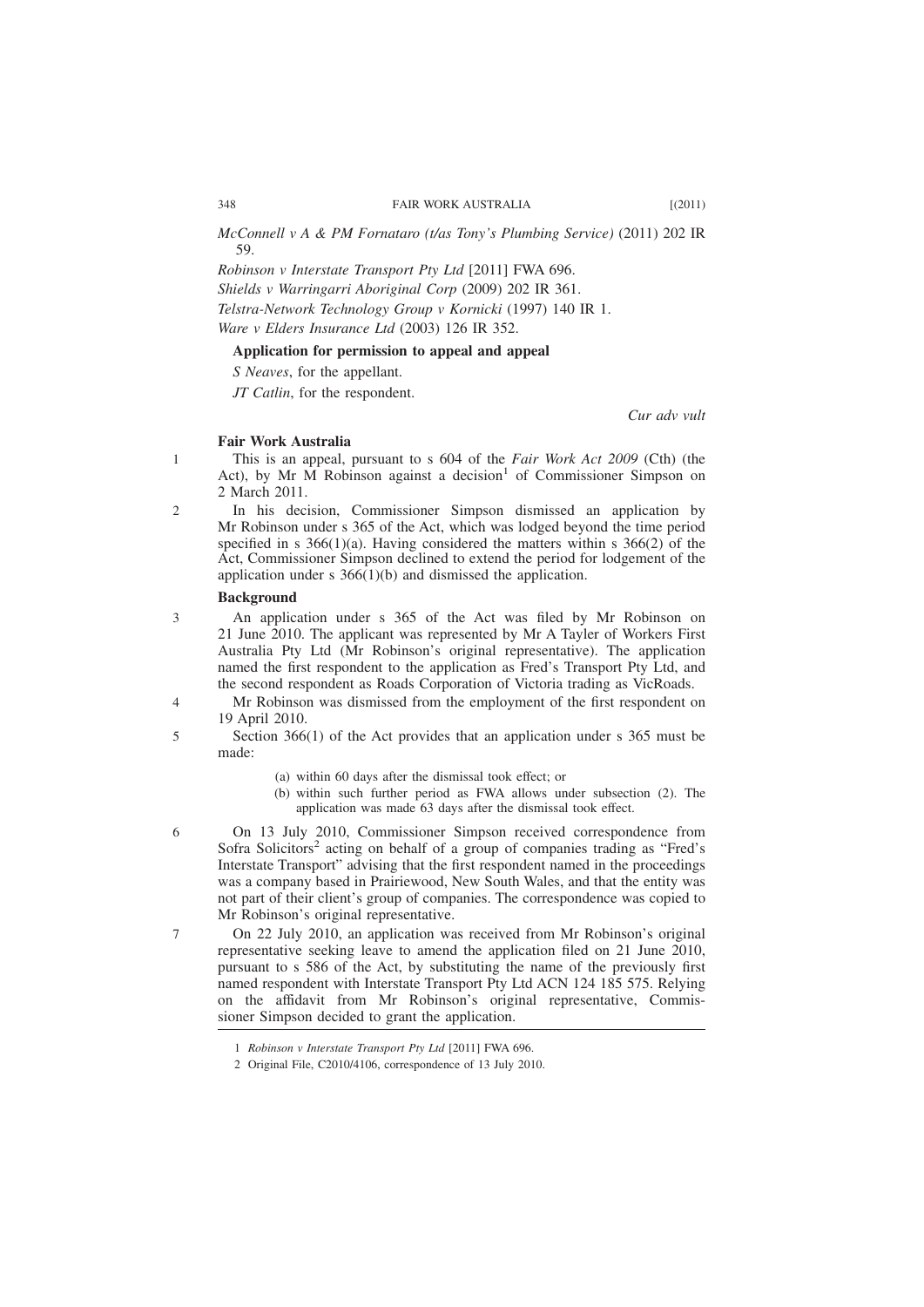### 211 IR 347] ROBINSON v INTERSTATE TRANSPORT (Fair Work Australia)

- On 22 November 2010, following an unsuccessful conciliation conference, Commissioner Simpson issued directions for the filing of submissions and any other material from Mr Robinson by 10 December 2010, Interstate Transport Pty Ltd by 17 December 2010 and Mr Robinson's reply material by 20 December 2010. The directions order stated that the matter would be determined on the papers unless a party requested a hearing by Friday, 26 November 2010. No request was received.
- The Commissioner determined the extension of time issue on the papers.

#### **The Commissioner's decision**

8

9

- The Commissioner set out the submissions advanced by each party. 10
- In outlining *Mr Robinson's case*, the Commissioner recorded the reason for the delay relied upon by him: representative error in the form of Mr Robinson's original representative, overlooking a reminder on his firm's case management system to lodge an application on behalf of Mr Robinson. The Commissioner noted in setting out *Mr Robinson's case* that "The affidavit of Mr Tayler states that the applicant first made contact with Mr Tayler on 22 April 2010."<sup>3</sup> 11
- The Commissioner set out the terms of s 366 of the Act and addressed each of the statutory matters within s 366 against the submissions and documentary evidence and affidavit material filed. 12
- In addressing the reason for the delay, the Commissioner considered and distinguished two first instance decisions of Fair Work Australia. He then set out the approach to representative error in *Clark v Ringwood Private Hospital* (*Clark's Case*) <sup>4</sup> as endorsed in *Davidson v Aboriginal and Islander Child Care Agency* (*Davidson's Case*) <sup>5</sup> and summarised in *McConnell v A & PM Fornataro (t/as Tony's Plumbing Service)* (*McConnell's Case*).<sup>6</sup> The Commissioner observed that one of the considerations within those authorities, namely that the conduct of the applicant is a central consideration in deciding whether representative error provides an acceptable explanation for delay in filing an application, indicates an expectation that the applicant must make some effort to ensure the claim is lodged. 13
- Commissioner Simpson then found: 14

Mr Tayler in his affidavit refers to his "inadvertence" in overlooking a bring up reminder to file the application by 18 June 2010. Is such "inadvertence" on the part of a representative an exceptional circumstance? I am inclined to believe it is more likely to be in a situation where there is evidence of active preparation underway but less so where a matter is simply left for an extended period with little or no activity in preparation for filing by either the applicant or his representative as appears to be the case in this instance.

- The Commissioner then addressed action taken by Mr Robinson to dispute the dismissal, finding that: 15
	- [30] The applicant took prompt action to seek legal advice within two days of termination. However there is little further evidence to suggest that the applicant took an active interest in pursuing the application.

<sup>3</sup> *Robinson v Interstate Transport Pty Ltd* [2011] FWA 696 at [13].

<sup>4</sup> *Clark v Ringwood Private Hospital* (1997) 74 IR 413.

<sup>5</sup> *Davidson v Aboriginal and Islander Child Care Agency* (1998) 105 IR 1.

<sup>6</sup> *McConnell v A & PM Fornataro (t/as Tony's Plumbing Service)* (2011) 202 IR 59.

<sup>7</sup> *Robinson v Interstate Transport Pty Ltd* [2011] FWA 696 at [29].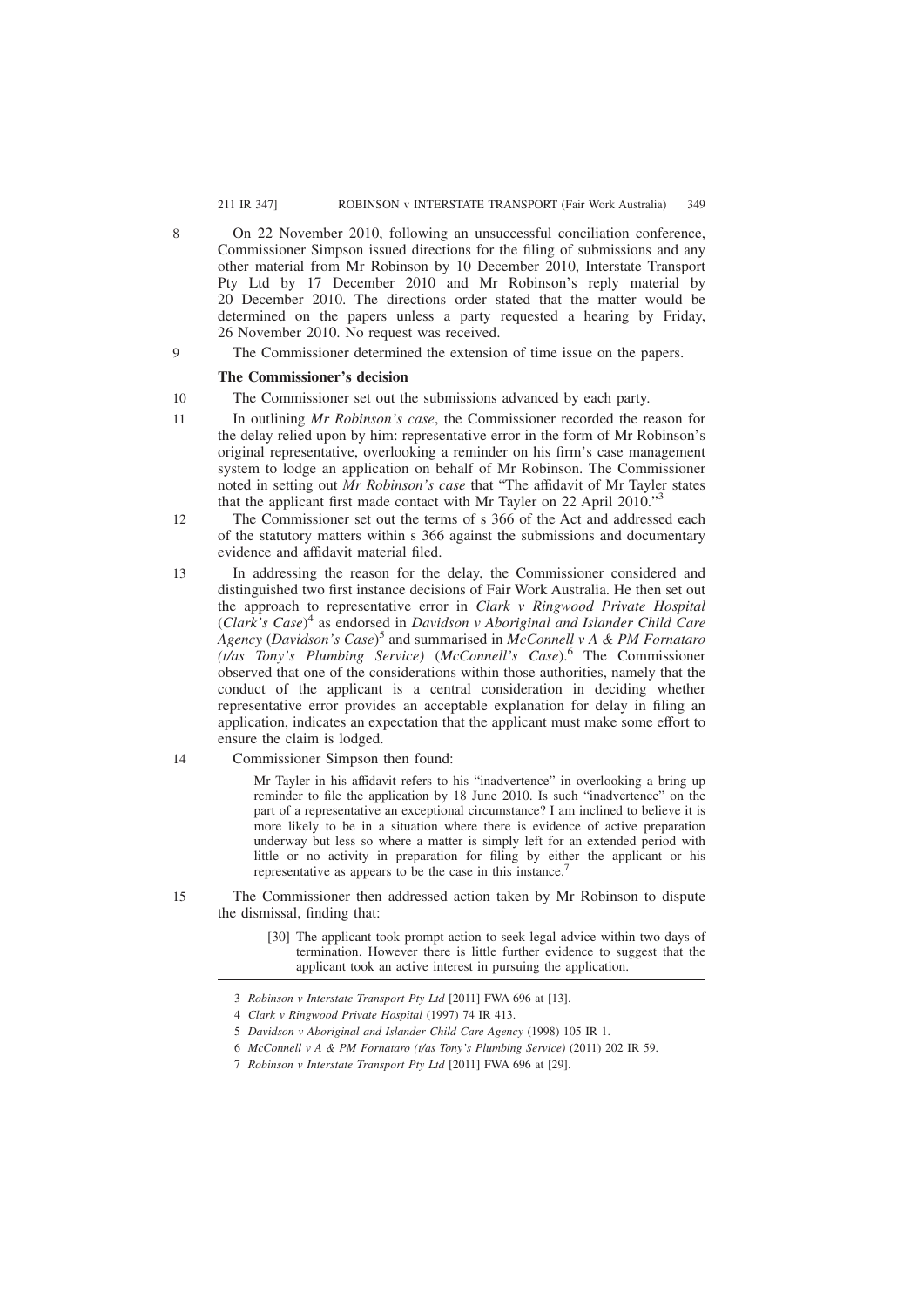#### 350 FAIR WORK AUSTRALIA [(2011)

- [31] Following the initial meeting with Mr Tayler on 22 April the applicant attended a further meeting with Mr Tayler on 13 May 2010 where a client agreement was signed and instructions to proceed were given. From the material provided there is no further evidence of any steps taken by the applicant between 13 May 2010 and the 18 June 2010 when the application was required to be filed.<sup>8</sup>
- The Commissioner then addressed prejudice to the employer, finding that the delay was short and would not have caused significant further prejudice to the employer if an extension was granted than it would ordinarily otherwise have suffered.<sup>9</sup> 16
- In addressing the merits of the application, the Commissioner found that "the applicant's case appears weak, although I cannot say it has no possibility of success."<sup>10</sup> 17
- The Commissioner found no relevant circumstances which arose in relation to fairness as between Mr Robinson and other persons in a like position.<sup>11</sup> 18
- The Commissioner ultimately found: 19
	- [37] Having considered the facts of this application, I am not persuaded that exceptional circumstances exist that warrant the granting of an extension of time.
	- [38] I adopt the views expressed by Senior Deputy President Kaufman in *Shields v Warringarri Aboriginal Corporation* [[2009] FWA 860] regarding the distinction between the current Act and its predecessor in such cases. There appears to have been little or no activity in progressing the application between 13 May 2010 and 18 June 2010. There is a lack of evidence that the applicant was active in pursuing the claim following the finalisation of a client agreement with Mr Tayler on 13 May 2010. I do not accept that the respondents would suffer any significant degree of prejudice if the claim was granted. I have however formed a view that the applicant's case appears weak, although I cannot say it has no possibility of success. For the combination of reasons set out above I am persuaded not to grant the application for an extension of time. On that basis I dismiss the application under section 365 on jurisdictional grounds.<sup>12</sup>

### **Consideration**

20

An appeal under s 604 of the Act is conditioned by the grant of permission to appeal by the Full Bench. Section 604(2) of the Act provides that a Full Bench must grant permission to appeal if, in its opinion, the matter is of such importance that, in the public interest, leave should be granted. The principles outlined in *House v The King* (*House*) <sup>13</sup> and *Coal & Allied Operations Pty Ltd v Australian Industrial Relations Commission*<sup>14</sup> apply to this appeal. When a decision involves the exercise of a discretion, an appeal cannot succeed unless error of the sort identified in *House* is shown. Section 366 of the Act involves

13 *House v The King* (1936) 55 CLR 499.

<sup>8</sup> *Robinson v Interstate Transport Pty Ltd* [2011] FWA 696 at [30]-[31].

<sup>9</sup> *Robinson v Interstate Transport Pty Ltd* [2011] FWA 696 at [32].

<sup>10</sup> *Robinson v Interstate Transport Pty Ltd* [2011] FWA 696 at [38].

<sup>11</sup> *Robinson v Interstate Transport Pty Ltd* [2011] FWA 696 at [36].

<sup>12</sup> *Robinson v Interstate Transport Pty Ltd* [2011] FWA 696 at [37]-[38].

<sup>14</sup> *Coal & Allied Operations Pty Ltd v Australian Industrial Relations Commission* (2000) 203 CLR 194; 99 IR 309.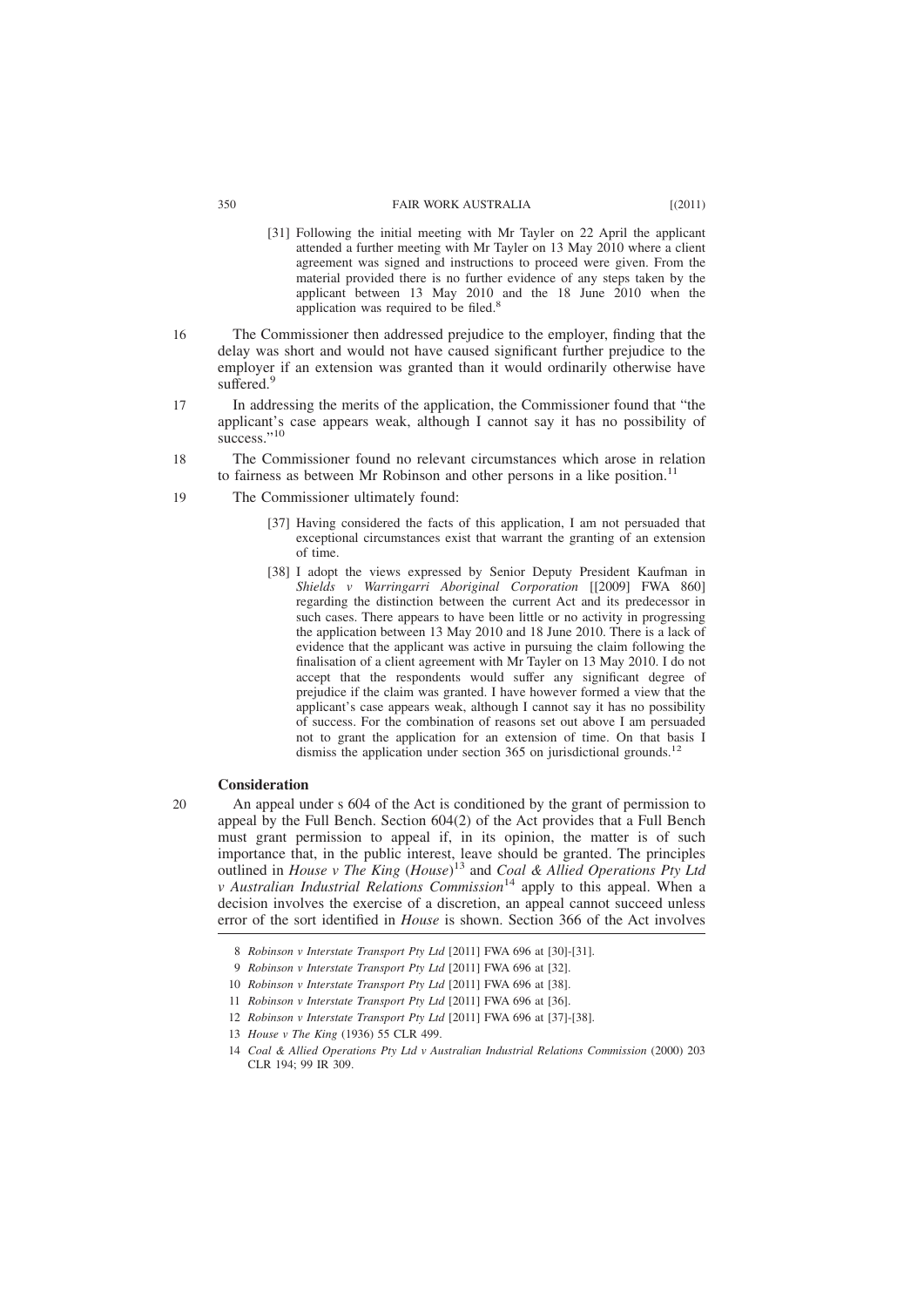the exercise of such a discretion. Essentially, Mr Robinson must establish error in the exercise of Commissioner Simpson's discretion in order to succeed in the appeal.

Section 366(2) of the Act provides that:

FWA may allow a further period if FWA is satisfied that there are exceptional circumstances, taking into account:

- (a) the reason for the delay; and
- (b) any action taken by the person to dispute the dismissal; and
- (c) prejudice to the employer (including prejudice caused by the delay); and
- (d) the merits of the application; and
- (e) fairness as between the person and other persons in a like position.
- The task before Commissioner Simpson was to determine whether there were exceptional circumstances in this case having regard to the matters identified within s 366(2) of the Act.  $22$
- The Commissioner's approach to the representative error relied upon by Mr Robinson to explain the late lodgement of his application was the central ground advanced by Mr Robinson in the appeal. In this regard, Mr Robinson argued that the Commissioner did not give full and proper consideration to the reason for the delay in the filing of the application and did not properly apply the principles regarding representative error.<sup>15</sup> 23
- The approach to representative error as an acceptable explanation for late lodgement has been considered by Full Benches of Fair Work Australia and its predecessors in the context of various Acts. The approach followed was first set out by a Full Bench in *Clark's Case*<sup>16</sup> in the context of the exercise of a discretion to extend time under s 170CE(8) of the *Workplace Relations Act 1996* (Cth) (the WR Act). It was followed by a Full Bench in *Davidson's Case*<sup>17</sup> in relation to s 170CFA(8) of the WR Act. More recently, a majority of the Full Bench in *McConnell's Case*<sup>18</sup> found that the approach remained apposite to the exercise of the discretion in s 366(2) of the Act.19 We too think that the approach in *Clark's Case* provides appropriate guidance for consideration of representative error in the context of the exercise of the discretion within s 366(2) of the Act. We think that representative error, in circumstances where the applicant was blameless, would constitute exceptional circumstances under s  $366(2)$ , subject to consideration of the statutory considerations in ss  $366(2)(b)$ to (e) of the Act. 24
	- The approach in *Clark's Case* was summarised in *Davidson's Case* as follows:
		- In *Clark* the Commission decided that the following general propositions should be taken into account in determining whether or not representative error constitutes an acceptable explanation for delay:
			- (i) Depending on the particular circumstances, representative error *may* be a sufficient reason to extend the time within which an application for relief is to be lodged.

 $21$ 

 $25$ 

<sup>15</sup> Exhibit A1 Appellant written submissions in the Appeal.

<sup>16</sup> *Clark v Ringwood Private Hospital* (1997) 74 IR 413.

<sup>17</sup> *Davidson v Aboriginal and Islander Child Care Agency* (1998) 105 IR 1.

<sup>18</sup> *McConnell v A & PM Fornataro (t/as Tony's Plumbing Service)* (2011) 202 IR 59.

<sup>19</sup> *McConnell v A & PM Fornataro (t/as Tony's Plumbing Service)* (2011) 202 IR 59 at [35].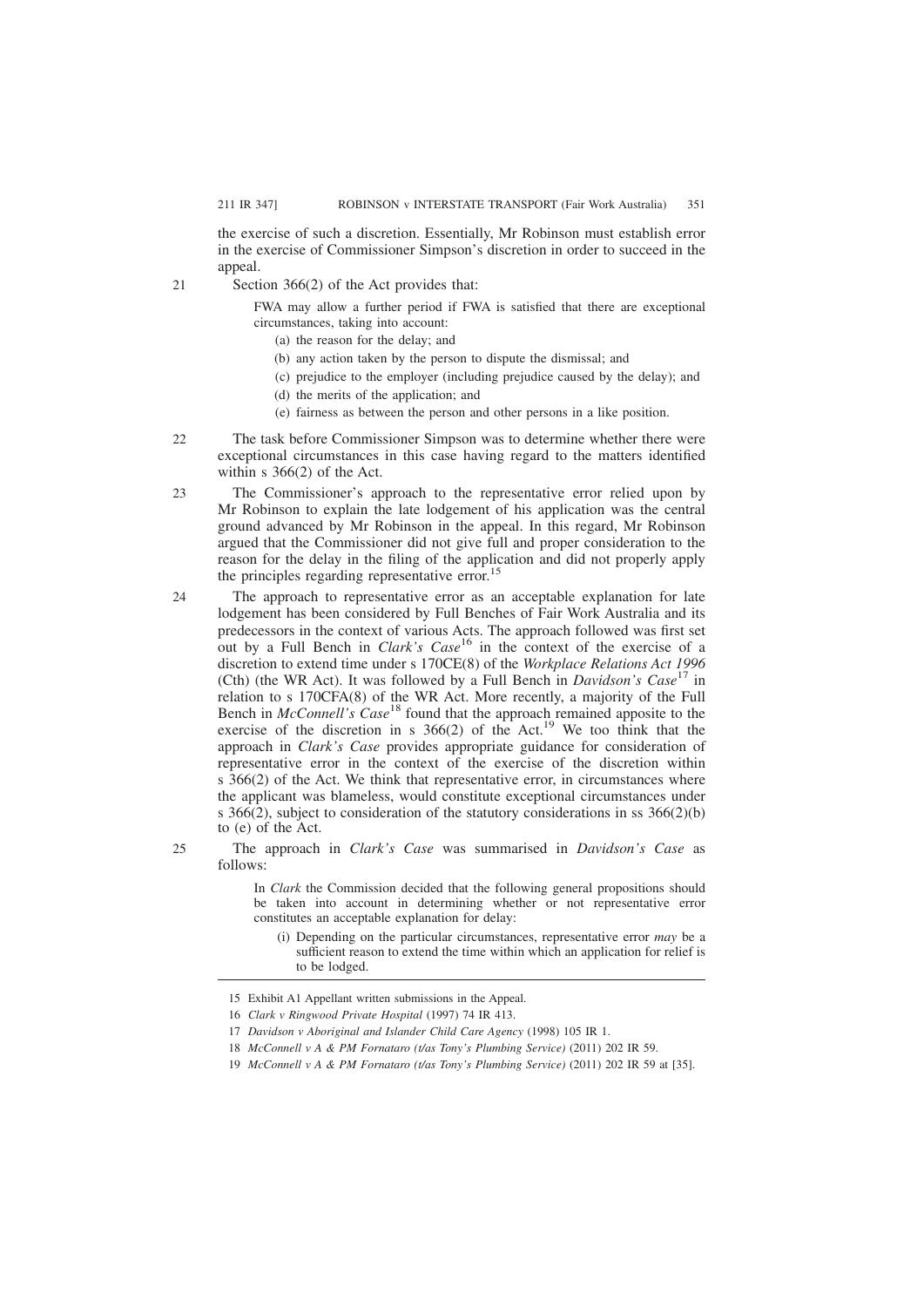#### 352 FAIR WORK AUSTRALIA [(2011)

- (ii) A distinction should be drawn between delay properly apportioned to an applicant's representative where the applicant is blameless and delay occasioned by the conduct of the applicant.
- (iii) The conduct of the applicant is a central consideration in deciding whether representative error provides an acceptable explanation for the delay in filing the application. For example it would generally not be unfair to refuse to accept an application which is some months out of time in circumstances where the applicant left the matter in the hands of their representative and took no steps to inquire as to the status of their claim. A different situation exists where an applicant gives clear instructions to their representative to lodge an application and the representative fails to carryout those instructions, through no fault of the applicant and despite the applicant's efforts to ensure that the claim is lodged.
- (iv) Error by an applicant's representatives is only one of a number of factors to be considered in deciding whether or not an out of time application should be accepted.
- Commissioner Simpson was not persuaded that exceptional circumstances existed that warranted the granting of an extension of time in the circumstances of this matter. In reaching that view, the Commissioner identified several matters in s 366 of relevance:  $26$ 
	- There appears to have been little or no activity in progressing the application between 13 May 2010 and 18 June 2010.
	- There is a lack of evidence that the applicant was active in pursuing the claim following the finalisation of a client agreement with Mr Tayler on 13 May 2010.
	- I do not accept that the respondents would suffer any significant degree of prejudice if the claim was granted. I have however formed a view that the applicant's case appears weak, although I cannot say it has no possibility of success.<sup>20</sup>
- The Commissioner's conclusion as to merit is, in effect, that the application was not entirely without merit, reflective of the view expressed in *Telstra-Network Technology Group v Kornicki*<sup>21</sup> that "It would be sufficient for the applicant to establish that the substantive application was not without merit." In circumstances where the allegations as to Mr Robinson's conduct made by Interstate Transport Pty Ltd and Roads Corporation of Victoria were contested by Mr Robinson<sup>22</sup> and where there was limited evidence as to the conduct, the Commissioner could not have found otherwise and was right not to undertake a full hearing of evidence as to the merit of Mr Robinson's application.<sup>23</sup> 27
	- Accordingly, the Commissioner declined to accept the application out of time on the basis that there had been little or no activity in progressing the application between 13 May 2010 and 18 June 2010 and a lack of evidence that Mr Robinson was active in pursuing the claim after instructing his legal representative to lodge the application on 13 May  $2010.<sup>24</sup>$  To the extent that

 $28$ 

<sup>20</sup> *Robinson v Interstate Transport Pty Ltd* [2011] FWA 696 at [38].

<sup>21</sup> *Telstra-Network Technology Group v Kornicki* (1997) 140 IR 1.

<sup>22</sup> Appeal Book at p 121.

<sup>23</sup> *Kyvelos v Champion Socks Pty Ltd* (unreported, AIRC (FB), T2421, 10 November 2000) at [14] and [15].

<sup>24</sup> *Robinson v Interstate Transport Pty Ltd* [2011] FWA 696 at [31].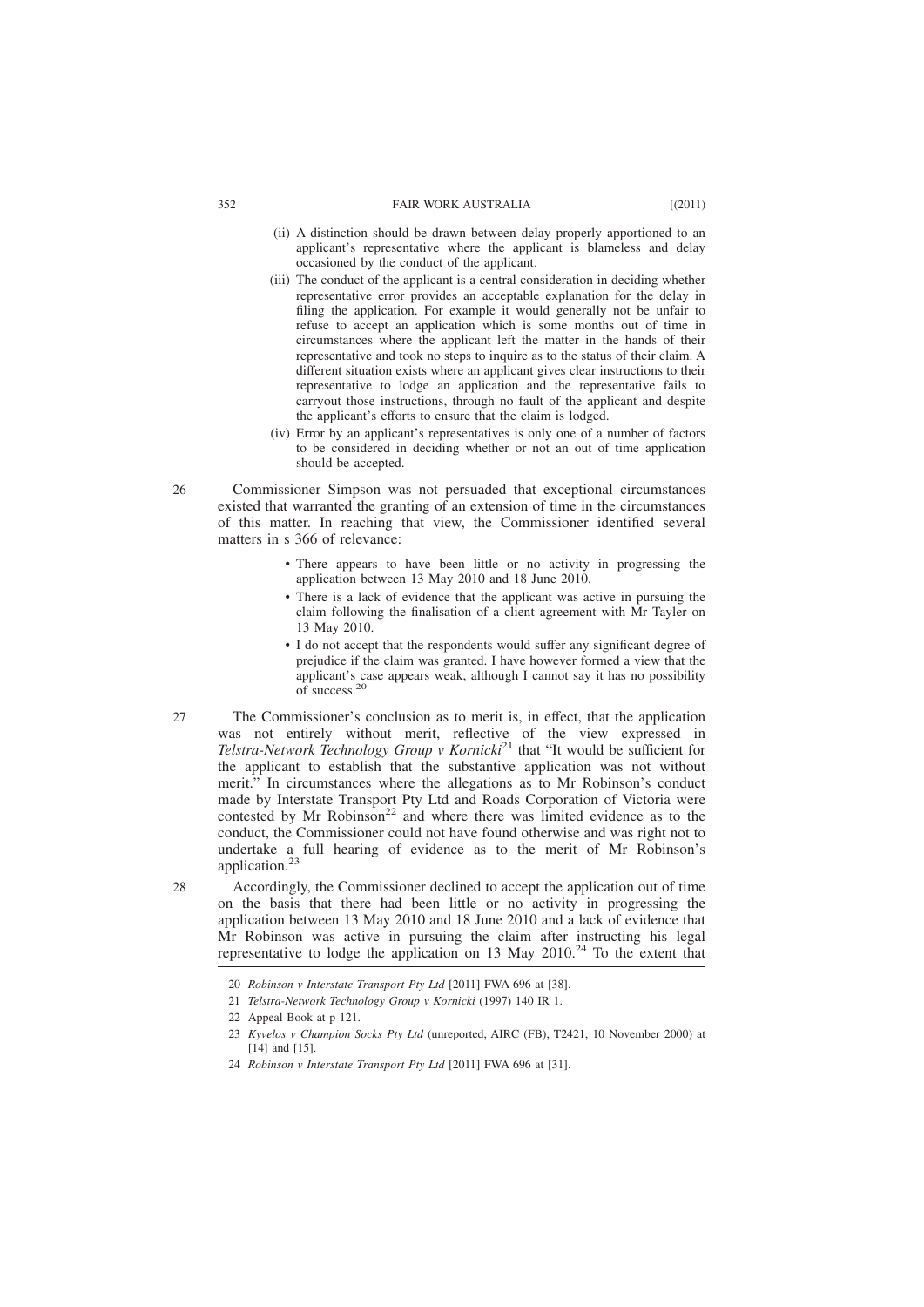these observations were directed to the issue of representative error, the Commissioner's ultimate conclusion suggests he attributed little, if any, weight to the explanation for the delay advanced by Mr Robinson on the basis that Mr Robinson was inactive after 13 May 2010.

- We find that the Commissioner erred in diminishing the significance of the representative error on the basis that Mr Robinson was inactive between 13 May 2010 and 18 June 2010. 29
- Mr Robinson arranged legal advice three days after the termination of his employment. At that time Mr Robinson requested that Mr Tayler prepare a client agreement for his consideration and upon receiving the agreement, he executed the agreement on 13 May 2010, within a week of its receipt. On the day he executed the agreement, Mr Robinson instructed Mr Tayler to file a general protections application on his behalf. It is unsurprising that Mr Robinson, having instructed his representative to lodge his application, relied upon the representative to give effect to his instructions. To suggest the failure of Mr Robinson to take any action in relation to the lodgement of his application, after instructing his legal representative to do so and having complied with all of the representative's requirements for accepting instructions, represents inaction on his part, unreasonably imposes a further responsibility upon him beyond his action of providing clear instructions to Mr Tayler to lodge his application.<sup>2</sup> 30
- As noted by a Full Bench in *La Rosa v Motor One Group Pty Ltd*, in the context of s 170CE of the WR Act: 31

As is evident from *Clarke*, little might be required to satisfy the Commission that the applicant was blameless in the delay. In the context of a relatively short delay, it may simply be a matter of establishing that the applicant gave instructions to lodge [in this case] a Notice of Election and thereafter left matters in the hands of his or her representative.<sup>26</sup>

- For these reasons we are satisfied that Commissioner Simpson erred in his approach to representative error and his findings as to Mr Robinson's conduct in that regard. This error led to an ultimate conclusion which was unsupported by the facts and which resulted in a decision which was plainly unjust to Mr Robinson in circumstances where he had acted promptly to obtain legal representation and instructed his legal representative to file his application. We are satisfied that the Commissioner erred in the sense of *House*. 32
- Accordingly, we grant permission to appeal, uphold the appeal and quash the decision of Commissioner Simpson in [2011] FWA 696. 33

## **Rehearing**

We proceed to determine ourselves, under s 366(2) of the Act, whether there are exceptional circumstances which would warrant extension of the time for the making of the application by Mr Robinson. 34

We need to deal first with a preliminary point raised by Interstate Transport Pty Ltd in the appeal. It submitted that the application was lodged eight months late, not three days late on the basis that it was first appraised of the amended 35

<sup>25</sup> See *Ware v Elders Insurance Ltd* (2003) 126 IR 352.

<sup>26</sup> *La Rosa v Motor One Group Pty Ltd* (unreported, AIRC (FB), PR924583, 12 November 2002) at [24].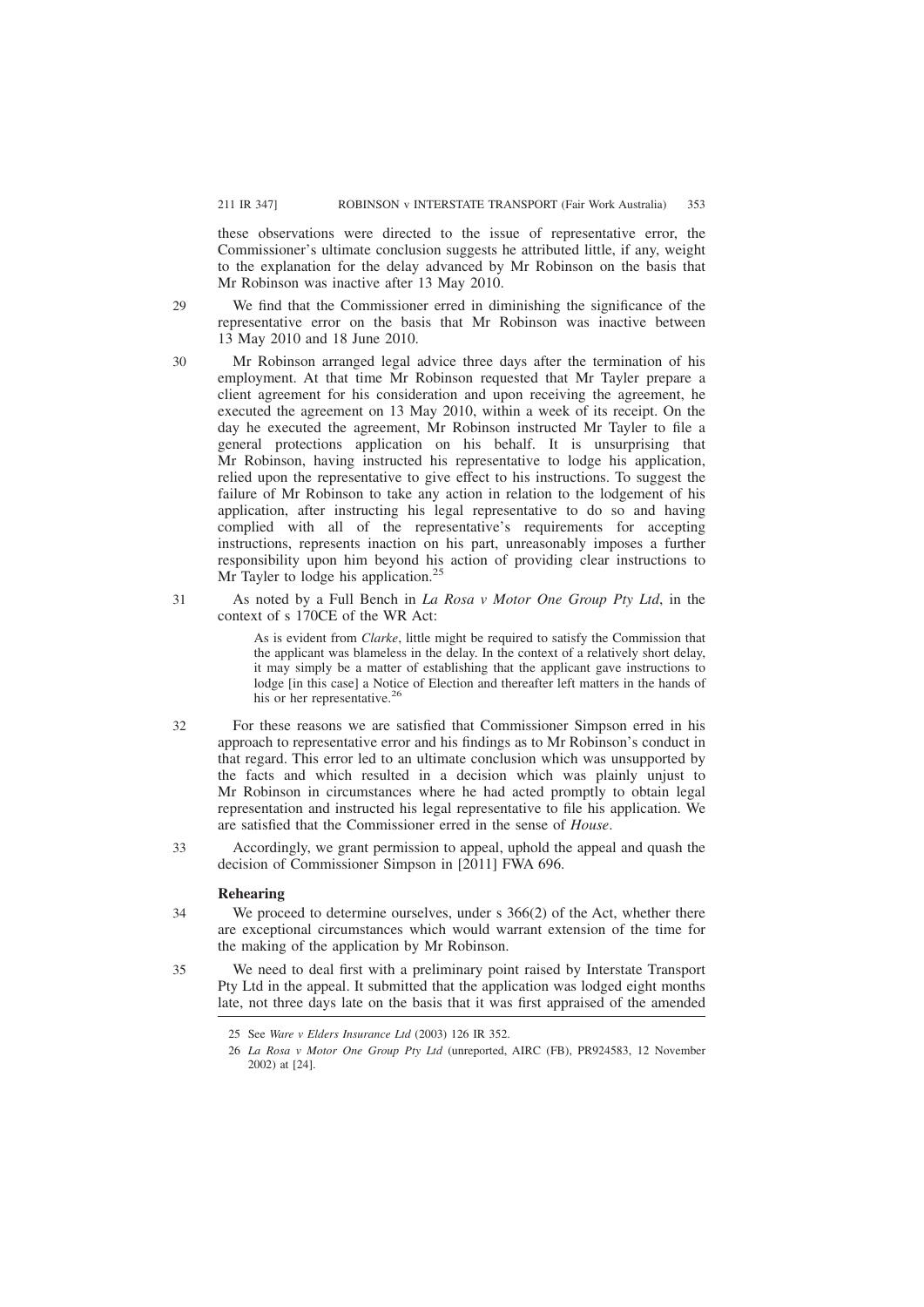application, directed to it as the first respondent, on 16 November  $2010$ .<sup>27</sup> This submission was advanced notwithstanding the fact that Interstate Transport Pty Ltd acknowledged receipt of the original application<sup>28</sup> and it raised the issue of the correct identification of the first respondent on 13 July 2010.<sup>29</sup> In our view the contention of Interstate Transport Pty Ltd that the date of lodgement of the application was 16 November 2010 is without substance. The application, as later amended by the Commissioner, was lodged on 21 June 2010. It was lodged three days out of time.

36

We find that there was an acceptable explanation of the reason for the delay in lodgement of the application — representative error resulting from the oversight of Mr Robinson's original representative of the electronic reminder whilst the filing of the application was within his care and responsibility. In circumstances where Mr Robinson had promptly sought legal advice following his termination, promptly executed a client agreement prepared on his instructions and, upon doing so, immediately instructed his original representative to lodge a general protections application, we find that he was entitled to rely upon his representative to act on his clear instructions to file an application and was blameless for the delay in lodgement of the application.

- There is no evidence that Mr Robinson took any action to dispute the dismissal, other than instructing his legal representative to make a s 365 application under the Act. We consider this to be of limited significance in the circumstances of this matter, given the short delay in filing the application. In any event, we are satisfied that there is nothing further Mr Robinson could have been reasonably expected to do. 37
- There is no evidence of prejudice to Interstate Transport Pty Ltd arising from the short delay in the lodgement of Mr Robinson's application. 38
- In circumstances where there is a dispute as to the conduct of Mr Robinson which was relied upon for the termination of his employment, we are unable to find that Mr Robinson's application is without merit on the submissions and evidence before us. 39
- There is no evidence in this matter which raises the question of fairness as between Mr Robinson and other persons in a like position.  $40$
- Having considered all of the matters within s 366(2) of the Act, we are satisfied that there are exceptional circumstances to allow a further period of time for the making of the application by Mr Robinson. Given the other statutory considerations neither support nor detract from the acceptance of the late application in the circumstances of this case, the short delay involved and the existence of an acceptable explanation of the reason for the delay, as found above, we are satisfied us that we should allow a further period for the making of the application. In our view, the error by Mr Robinson's original representative, in circumstances in which Mr Robinson is blameless for the delay, constitutes an exceptional circumstance in which the application should be accepted late. 41
- We will make an order extending the period for making the application in C2010/4016 until 21 June 2010.  $42$
- We note that on 22 November 2010, Commissioner Simpson undertook a  $\overline{43}$

<sup>27</sup> Exhibit R1 Respondent written submissions in the Appeal, at paras 9-11.

<sup>28</sup> Original file C2010/4106, correspondence of 16 November 2010. 29 Original file C2010/4106, correspondence of 13 July 2010.